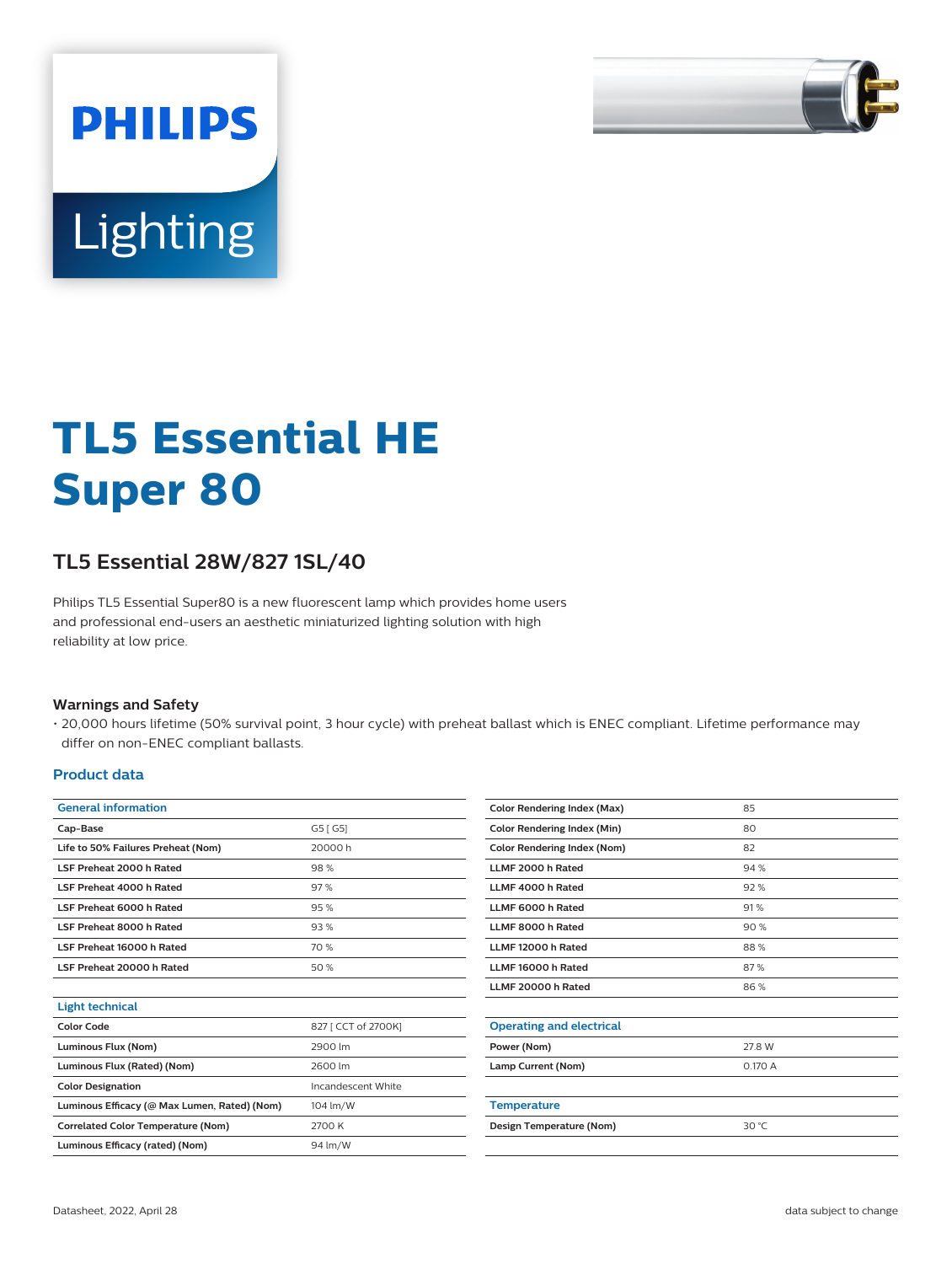## **TL5 Essential HE Super 80**

| <b>Controls and dimming</b>     |                   |  |  |
|---------------------------------|-------------------|--|--|
| Dimmable                        | <b>No</b>         |  |  |
|                                 |                   |  |  |
| <b>Mechanical and housing</b>   |                   |  |  |
| <b>Bulb Shape</b>               | T5 [16 mm (T5)]   |  |  |
|                                 |                   |  |  |
| <b>Approval and application</b> |                   |  |  |
| Mercury (Hg) Content (Nom)      | 2.0 <sub>mg</sub> |  |  |
|                                 |                   |  |  |
| <b>Product data</b>             |                   |  |  |
| Full product code               | 872790092135900   |  |  |
|                                 |                   |  |  |

| Order product name                   | TL5 Essential 28W/827 1SL/40 |  |  |
|--------------------------------------|------------------------------|--|--|
| <b>EAN/UPC - Product</b>             | 8727900921359                |  |  |
| Order code                           | 927926782758                 |  |  |
| <b>Numerator - Quantity Per Pack</b> |                              |  |  |
| Numerator - Packs per outer box      | 40                           |  |  |
| Material Nr. (12NC)                  | 927926782758                 |  |  |
| Net Weight (Piece)                   | 0.096 kg                     |  |  |

#### **Dimensional drawing**



| Product               | $D(max)$ A (max)                                | $B(max)$ $B(min)$ | $C \, (max)$ |
|-----------------------|-------------------------------------------------|-------------------|--------------|
| TL5 Essential 28W/827 | 17.0 mm 1149.0 mm 1156.1 mm 1153.7 mm 1163.2 mm |                   |              |
| 1SL/40                |                                                 |                   |              |

#### **Photometric data**



**LDPO\_TL5ESS8\_ESS\_827-Spectral power distribution Colour**